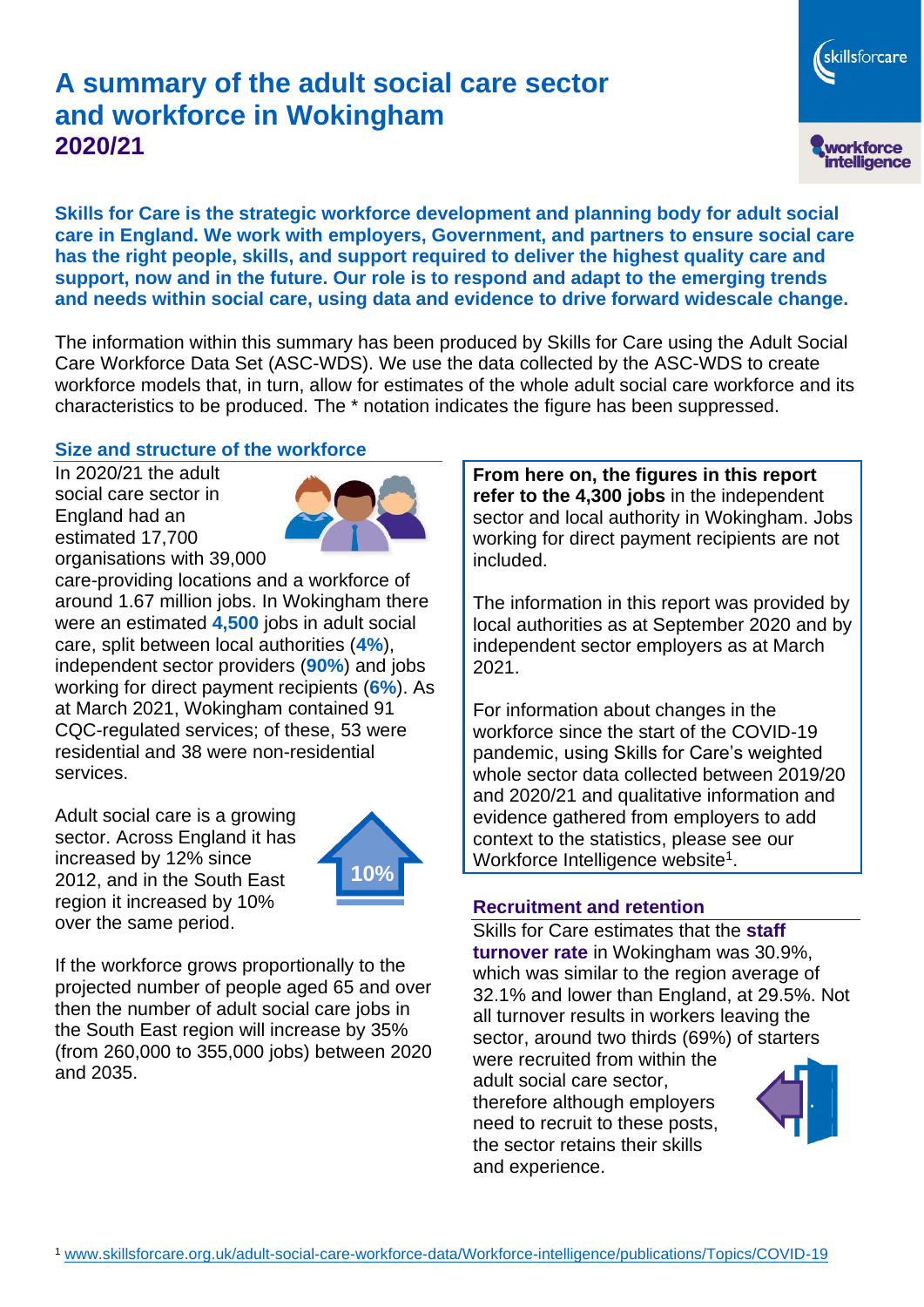Adult social care has an experienced 'core' of workers. Workers in Wokingham had on average **8.6 years of experience in the sector** and 82% of the workforce had been working in the sector for at least three years.

Using both workforce intelligence evidence and our links with employers and stakeholders across England, we know that recruitment and retention is one of the largest issues faced by employers. We have many resources and tools available to help, for example the 'Values-based recruitment and retention toolkit'<sup>2</sup> and 'Seeing potential: widen your talent pool'. <sup>3</sup> For more information please visit: [www.skillsforcare.org.uk/recruitment-retention](http://www.skillsforcare.org.uk/recruitment-retention)

### **Employment information**

We estimate Wokingham had **4,300** adult social care jobs employed in the local authority and independent sectors. These included 350 managerial roles, 200 regulated professionals, 3,100 direct care (including 2,800 care workers), and 550 othernon-care proving roles.

The average number of **sickness days** taken in the last year in Wokingham was 7.8, (8.7 in South East and 9.5 across England). With an estimated directly employed workforce of 3,600, this would mean employers in Wokingham lost approximately **28,000 days to sickness in 2020/21**. In England levels of staff sickness have nearly doubled over the course of the pandemic between 2019/20 and 2020/21, in total around 6 million extra days were lost to sickness than in the year before.

Around one quarter (24%) of the workforce in Wokingham were on zero-hours contracts. Around two thirds (64%) of the workforce usually worked full-time hours and 36% were part-time.

### **Chart 1. Proportion of workers on zero hours contracts by area**

| England    | 25%        |
|------------|------------|
| South East | <b>24%</b> |
| Wokingham  | 24%        |

### **Workforce demographics**

The majority (77%) of the workforce in Wokingham were female, and the average age was 44 years old. Workers aged 24 and



under made up 7% of the workforce and workers aged over 55 represented 24%. Given this age profile approximately 1,000 people will be reaching retirement age in the next 10 years.

Nationality varied by region, in England 83% of the workforce identified as British, while in the South East region this was 77%. An estimated 67% of the workforce in Wokingham identified as British, 15% identified as of an EU nationality and 18% a non-EU nationality, therefore there was a similar reliance on EU and non-EU workers.

#### **Pay**



Table 1 shows the full-time equivalent annual or hourly pay rate of selected job roles in Wokingham (area), South East (region) and England. All figures

represent the independent sector as at March 2021, except social workers which represent the local authority sector as at September 2020. At the time of analysis, the National Living Wage was £8.72.

#### **Table 1. Average pay rate of selected job roles by area**

|                                 | England | Region  | Area    |
|---------------------------------|---------|---------|---------|
| Full-time equivalent annual pay |         |         |         |
| Social Worker <sup>t</sup>      | £37,100 | £37,500 | £36,100 |
| Registered nurse                | £33,600 | £35,000 | £36,400 |
| Hourly pay                      |         |         |         |
| <b>National Living</b><br>Wage  | £8.72   | £8.72   | £8.72   |
| Senior care worker              | £10.00  | £10.22  | £10.87  |
| Care worker                     | £9.29   | £9.46   | £9.55   |
| Support and<br>outreach         | £9.53   | £9.62   | £9.94   |

†Local authority social workers only.

Please note that pay varies by sector, with local authority pay generally being higher than independent sector pay.

[www.skillsforcare.org.uk/vba](http://www.skillsforcare.org.uk/vba)